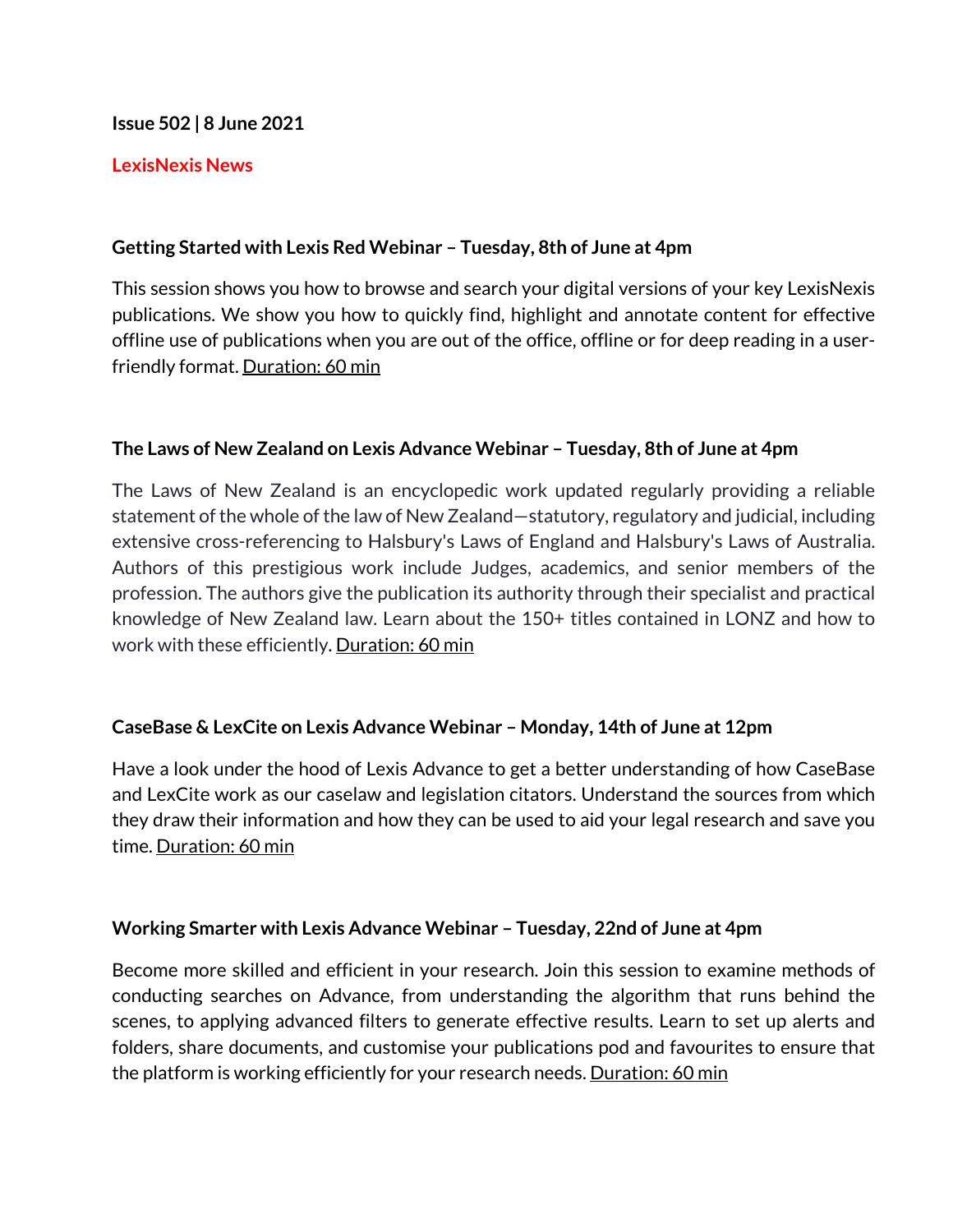## **Environmental Law Resources on Lexis Advance Webinar – Tuesday, 24th of June at 4pm**

In this session, we will focus on our Environmental and Resource Management Law publications, including Practical Guidance modules, compiled by expert practitioners in their field. Learn how to work with content in our encylopedic Environmental Resource Management Law text, comprehensively reviewed by Derek Nolan QC. Gain an understanding of the relevant chapters of the Laws of NZ on Resource management and Climate Change which include leading cases on the subject. Become familiar with constructing search terms and setting up alerts, folders and saving annotations. Duration: 60 min

## **Practical Guidance on Lexis Advance Webinar – Tuesday, 28th of June at 10am**

This session will look at how Practical Guidance operates as a stand-alone module and as a partner to the research you may run on Lexis Advance. In Practical Guidance, you can find guidance written by experts in different areas of law that lead you to the relevant cases and legislation, forms, checklists and precedents as well as extracts from the key text Lexis publishes in that area. Focus on understanding the use and benefits of Practical Guidance modules for your everyday research. Duration: 60 min

## **Commercial**

#### **Practical Guidance: Business Law**

Latest legal updates

The Commerce Commission published an open letter on regulatory priorities for energy networks and airports

"FibreX" service of Vodafone misleads people

Final guidance on managed fund fees and value for money released by FMA

#### **Intellectual Property**

#### **Practical Guidance: Intellectual Property Law**

Latest legal update

IPONZ trials a new scheduling initiative for hearings to be held at short notice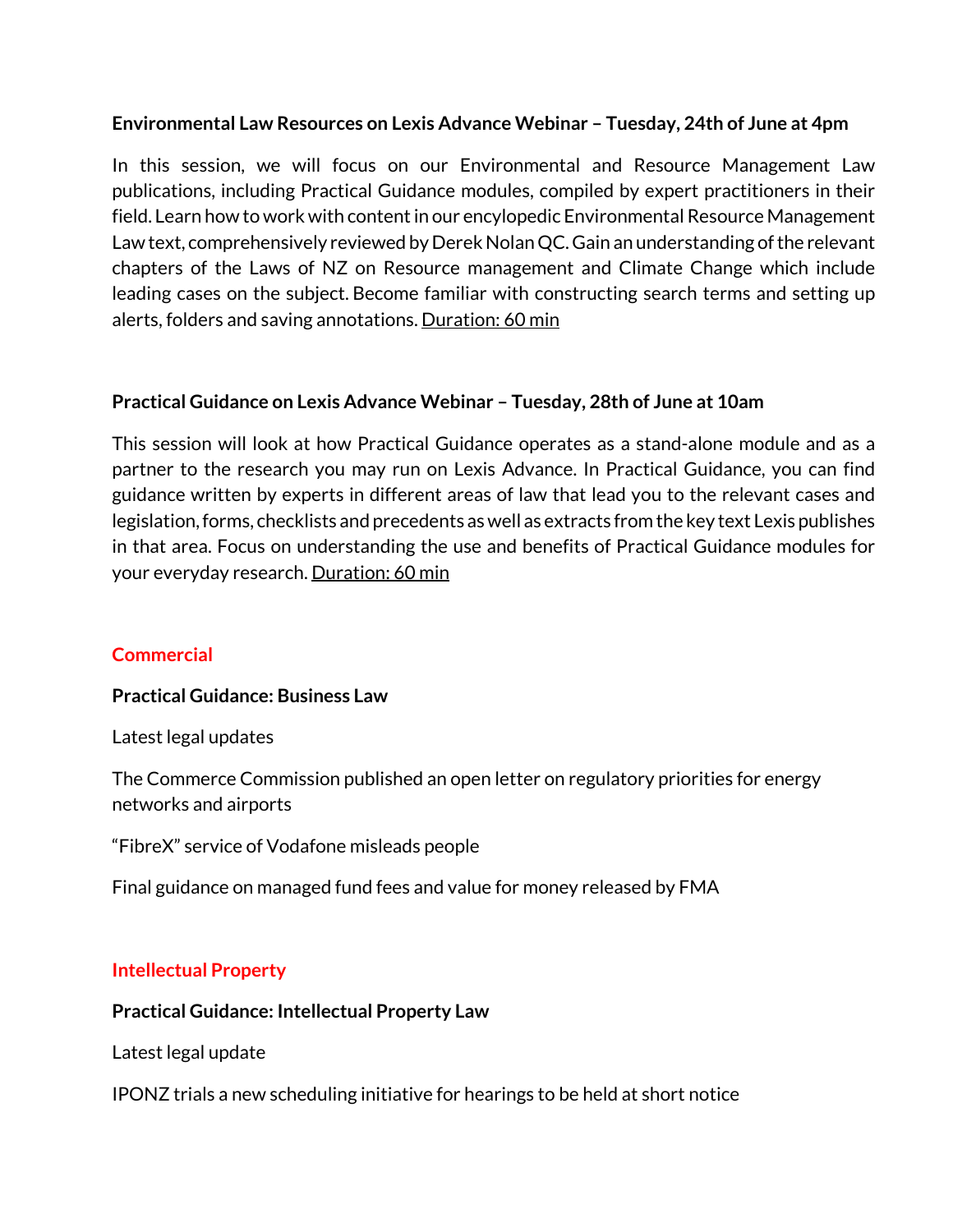### **Employment**

#### **New Zealand Employment Law Reports**

Part 2 of Volume 18 is now available online.

*O'Boyle v McCue* — (2020) 18 NZELR 76

Constructive dismissal — "final straw" — Breach of duty by employer.

*Labour Inspector v Sok Hoirng Chhoir (in partnership with Rattanak Heng (t/as The Bakehouse Café)* — (2020) 18 NZELR 119

Evidence — Self-incriminating statements — Proceedings for pecuniary penalties — Employment Relations Act 2000, ss 189(2) and 229(5A).

Banning orders — First-time offenders — Whether pecuniary penalties sufficient deterrent.

*Davis v Idea Services Ltd* — (2020) 18 NZELR 133

Disadvantage grievance — Residential support care worker — Breach by employer of health and safety obligations.

#### **Family**

#### **Practical Guidance: Family**

Latest legal updates

Budget 2021 and the Family Court system

Online public survey on the prevention and elimination of family violence and sexual violence

Debate between parents on whether or not to vaccinate children

Judge chooses child's name after parents disagree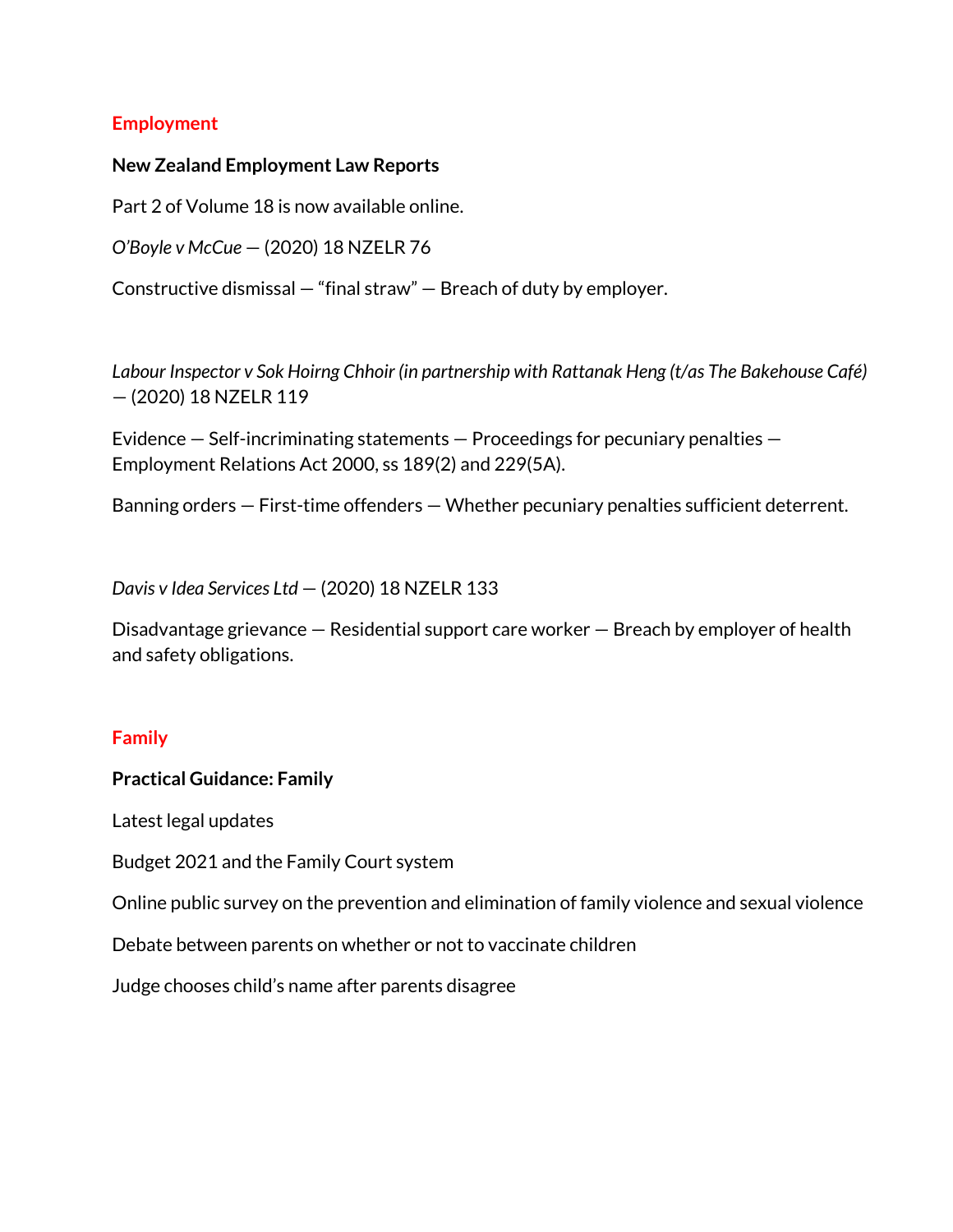# **Property**

# **Adams' Land Transfer**

Service 101 is now available online.

This includes commentary updates to the annotated Land Transfer Act 2017, including S 6 Meaning of fraud, S 24 Effect of registration, S 25 Electronic workspace facilities, S 40 Access to register, S 41 Registrar may withhold information for person's safety, S 42 Application to Registrar to withhold information for person's safety, S 47 Registration of persons as joint tenants, S 79 Content of tax statement, Subpart 2, Subpart 3, S 104 Discharge of mortgage and S 155 Application for record of title based on adverse possession. Legislative amendments from the Overseas Investment (Urgent Measures) Amendment Act 2020 and the Local Government (Rating of Whenua Māori) Amendment Act 2021 have also been incorporated.

## **Conveyancing Bulletin**

Volume 19 issue 11 is now available online.

The issue includes comment on recent key cases in the areas of caveats, division of co-owned property, landlord and tenant, mortgages, sale of land, as well as the application of s 40 of the Public Works Act.

## **Succession**

## **Practical Guidance: Succession**

Latest legal updates

Judge requires missing beneficiary of will to be sought by social media

Succession law is out-of-date and needs to be reviewed

## **Textbooks**

## **Nevill's Will Drafting Handbook, 8th edition**

Sarah Parsons RRP\*incl GST: \$160.00 ISBN: 9781988546254 (book) ISBN: 9781988546261 (ebook) Publication date: December 2020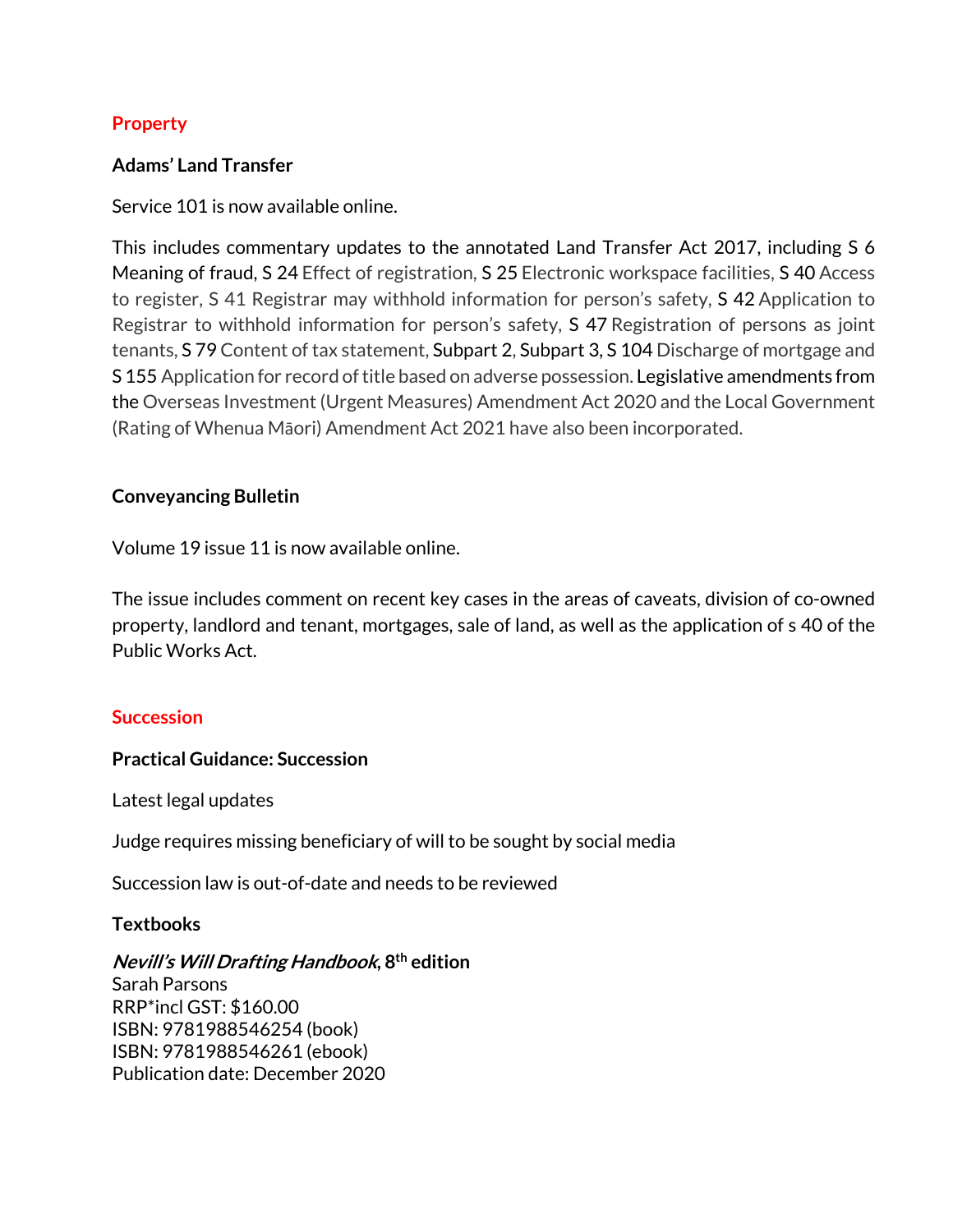**Law of Family Protection and Testamentary Promises, 5th edition** Bill Patterson RRP\*incl GST: \$200.00 ISBN: 9781988546506 (book) ISBN: 9781988546513 (ebook) Publication date: May 2021

#### **Trusts**

### **Practical Guidance: Trusts**

Latest legal update

High Court battle between mother and son over Cromwell home owned by trust

### **Textbooks**

### **Nevill's Trusts Drafting Handbook, 3rd edition**

Sarah Parsons RRP\*incl GST: \$160.00 ISBN: 9781988546278 (book) ISBN: 9781988546285 (ebook) Publication date: December 2020

## **Garrow and Kelly Law of Trusts and Trustees, 8th edition**

Chris Kelly, Greg Kelly, Collette Mckenzie & Kimberly Lawrence RRP\*incl GST: \$220.00 \$198.00 (pre-order price) ISBN: 9781988546292 (book) ISBN: 9781988546308 (ebook) Publication date: August 2021

## **Laws of New Zealand**

#### **Civil Procedure: High Court Reissue 2**

The second reissue of the title "Civil Procedure: High Court" in The Laws of New Zealand has now been reissued in full and is available online.

Written by Chris Corry, the title offers comprehensive and authoritative coverage of the rules of court in proceedings issued in the High Court. The title offers clear and step-by-step guidance through the procedural machinery that is currently in place under the High Court Rules 2016 and other related legislation for civil actions in the High Court, from jurisdictional matters and initial steps for the commencement of proceedings, to interlocutory proceedings, case